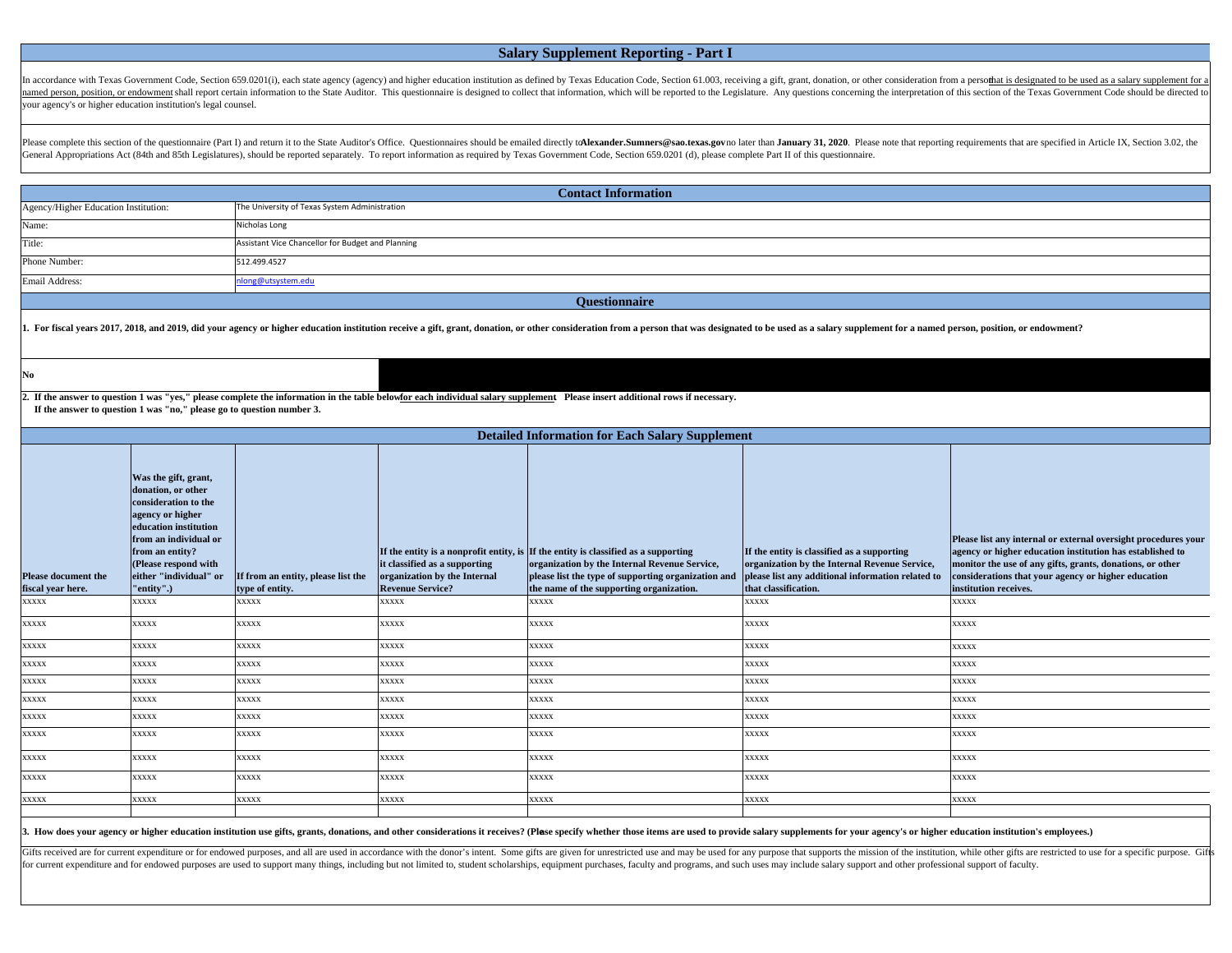| 4. If your agency or higher education institution has adopted conflict-of-interest provisions regarding the acceptance by the agency or higher education institution of a gift, grant, donation, or other consideration to be                                                                                                                                                                                                                                                                                                                                                                                                               |  |  |  |  |  |
|---------------------------------------------------------------------------------------------------------------------------------------------------------------------------------------------------------------------------------------------------------------------------------------------------------------------------------------------------------------------------------------------------------------------------------------------------------------------------------------------------------------------------------------------------------------------------------------------------------------------------------------------|--|--|--|--|--|
| institution employee, please provide a hyperlink to the conflict of interest provisions.                                                                                                                                                                                                                                                                                                                                                                                                                                                                                                                                                    |  |  |  |  |  |
| UTS 180, "Conflicts of Interest, Conflicts of Commitment, and Outside Activities". https://www.utsystem.edu/sites/policy-library/policies/uts-180-conflicts-interest-conflicts-commitment-and-outside-activities; UTS 189 "Ins<br>library/policies/uts-189-institutional-conflicts-of-interest; UTS 138, "Gift Acceptance Procedures" https://utsystem.edu/sites/policy-library/policies/uts-138-gift-acceptance-procedures; and HOP 1.1.1 "Conflicts of Interst<br>library/policies/hop-111-conflicts-interest-conflicts-commitment-and-outside. UTS policies are Systemwide while the HOP policy is specific to UT System Administration. |  |  |  |  |  |
| 5. Texas Government Code, Section 659.0201(b), requires that a state agency that accepts a gift, grant, donation, or other consideration from a person that the person designates to be used as a salary supplement for an emp<br>amount of each gift, grant, donation, or other consideration provided by the person that is designated to be used as a salary supplement for an employee of the agency. The agency may not post the name of the person.                                                                                                                                                                                   |  |  |  |  |  |
| Did the agency or higher education institution make this information available on its Internet website?                                                                                                                                                                                                                                                                                                                                                                                                                                                                                                                                     |  |  |  |  |  |
| No. None Received.                                                                                                                                                                                                                                                                                                                                                                                                                                                                                                                                                                                                                          |  |  |  |  |  |
| 6. Texas Government Code, Section 659.026(b), requires that a state agency shall make available to the public by posting on the agency's Internet website:                                                                                                                                                                                                                                                                                                                                                                                                                                                                                  |  |  |  |  |  |
| (1) the number of full-time equivalent employees employed by the agency;                                                                                                                                                                                                                                                                                                                                                                                                                                                                                                                                                                    |  |  |  |  |  |
| (2) the amount of legislative appropriations to the agency for each fiscal year of the current state fiscal biennium;                                                                                                                                                                                                                                                                                                                                                                                                                                                                                                                       |  |  |  |  |  |
| (3) the agency's methodology, including any employment market analysis, for determining the compensation of executive staff employed by the agency, along with the name and position of the person who selected the methodolog                                                                                                                                                                                                                                                                                                                                                                                                              |  |  |  |  |  |
| (4) whether executive staff are eligible for a salary supplement;                                                                                                                                                                                                                                                                                                                                                                                                                                                                                                                                                                           |  |  |  |  |  |
| (5) the market average for compensation of similar executive staff in the private and public sectors;                                                                                                                                                                                                                                                                                                                                                                                                                                                                                                                                       |  |  |  |  |  |
| (6) the average compensation paid to employees employed by the agency who are not executive staff; and                                                                                                                                                                                                                                                                                                                                                                                                                                                                                                                                      |  |  |  |  |  |
| (7) the percentage increase in compensation of executive staff for each fiscal year of the five preceding fiscal years and the percentage increase in legislative appropriations to the agency each fiscal year of the five pr                                                                                                                                                                                                                                                                                                                                                                                                              |  |  |  |  |  |
| Did the agency or higher education institution make this information available on its Internet website? If so, please provide a hyperlink.                                                                                                                                                                                                                                                                                                                                                                                                                                                                                                  |  |  |  |  |  |
| Yes. https://www.utsystem.edu/documents/docs/report-state/2019/staff-compensation                                                                                                                                                                                                                                                                                                                                                                                                                                                                                                                                                           |  |  |  |  |  |
| report-fy-2019                                                                                                                                                                                                                                                                                                                                                                                                                                                                                                                                                                                                                              |  |  |  |  |  |
| 7. Please include any additional comments in the box below.                                                                                                                                                                                                                                                                                                                                                                                                                                                                                                                                                                                 |  |  |  |  |  |

(Please place additional comments here.)